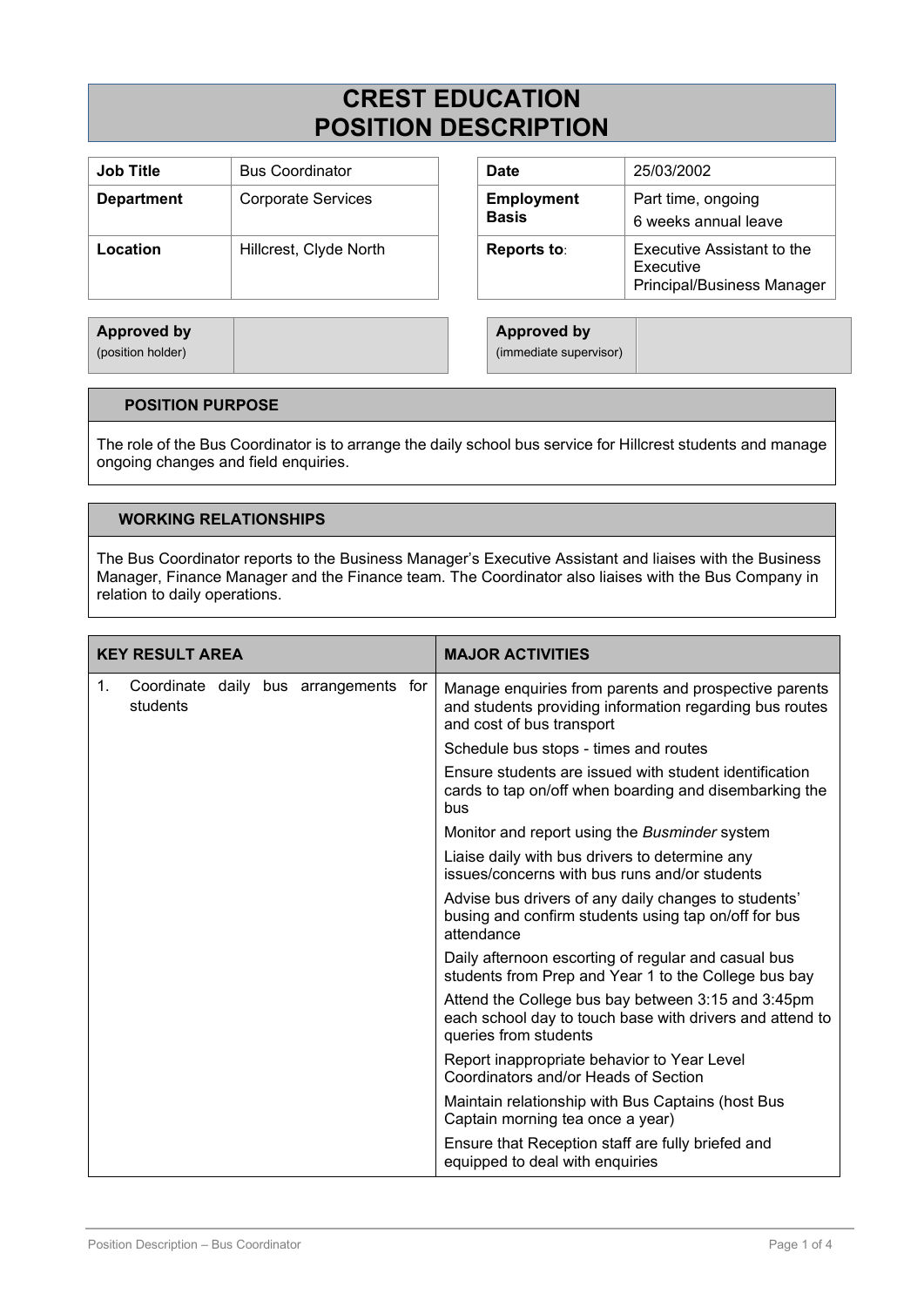|    | <b>KEY RESULT AREA</b>                                               | <b>MAJOR ACTIVITIES</b>                                                                                                                                                                                                                                                        |  |  |
|----|----------------------------------------------------------------------|--------------------------------------------------------------------------------------------------------------------------------------------------------------------------------------------------------------------------------------------------------------------------------|--|--|
|    |                                                                      | Monitor the bus emergency mobile phone at all times<br>and attend to calls                                                                                                                                                                                                     |  |  |
| 2. | Maintenance of bus routes                                            | Monitor bus routes. Receive feedback from drivers<br>regarding areas of concern which impact the bus runs<br>e.g. road works. Report issues to the Bus Company and<br>work with them to resolve problems with routes.<br>Correspond with families regarding any changes to bus |  |  |
|    |                                                                      | routes<br>Assess and action any requests to change bus stops                                                                                                                                                                                                                   |  |  |
|    |                                                                      | Keep Live digital maps accurate reflecting stops,                                                                                                                                                                                                                              |  |  |
|    |                                                                      | Check processes and determine new methods of<br>managing busing                                                                                                                                                                                                                |  |  |
| 3. | Casual busing                                                        | Manage online casual booking system - Flexischools.                                                                                                                                                                                                                            |  |  |
|    |                                                                      | Update data as needed and liaise with Flexischools to<br>ensure page and information are up to date                                                                                                                                                                            |  |  |
|    |                                                                      | Print daily casual bus booking list and communicate with<br>bus drivers                                                                                                                                                                                                        |  |  |
|    |                                                                      | Cross check online bookings with other casual travel<br>and record non-payments                                                                                                                                                                                                |  |  |
| 4. | Financial reporting                                                  | Calculate and report non-payments for casual busing to<br>the Finance department on a monthly basis for invoicing<br>families                                                                                                                                                  |  |  |
|    |                                                                      | Report any changes to bus arrangements to the<br>Finance department - for invoicing and conveyance<br>allowance                                                                                                                                                                |  |  |
| 5. | Liaison with Bus Company - Operations<br>Manager and General Manager | Ongoing liaison with the Operations Manager and<br>General Manger regarding changes to bus runs due to<br>roadworks etc.                                                                                                                                                       |  |  |
|    |                                                                      | Discuss any student behavior concerns / driver<br>concerns                                                                                                                                                                                                                     |  |  |
|    |                                                                      | Correspond with Bus Company regarding any parent or<br>community complaints                                                                                                                                                                                                    |  |  |
|    |                                                                      | Host annual morning tea for Bus Company staff<br>including bus drivers                                                                                                                                                                                                         |  |  |
|    |                                                                      | Ongoing liaison with Operations Manager to determine<br>the smooth running of the service                                                                                                                                                                                      |  |  |
| 6. | Annual review of bus routes                                          | Correspond with all College parents annually regarding<br>bus requirements                                                                                                                                                                                                     |  |  |
|    |                                                                      | Collate bus requirements and provide Bus Company<br>with information to plan bus routes. Work with company<br>to create cost efficient bus routes at the start of school<br>year.                                                                                              |  |  |
|    |                                                                      | Assist with liaison between EA to Business Manager,<br>Business Manager and Bus Company General Manager<br>to determine annual costing requirements for bus routes                                                                                                             |  |  |
|    |                                                                      | Correspond with bus families, notifying new yearly bus<br>routes and costs                                                                                                                                                                                                     |  |  |
|    |                                                                      | Provide students' bus information to the Finance<br>department for submission of conveyancing claims and<br>invoicing of parents.                                                                                                                                              |  |  |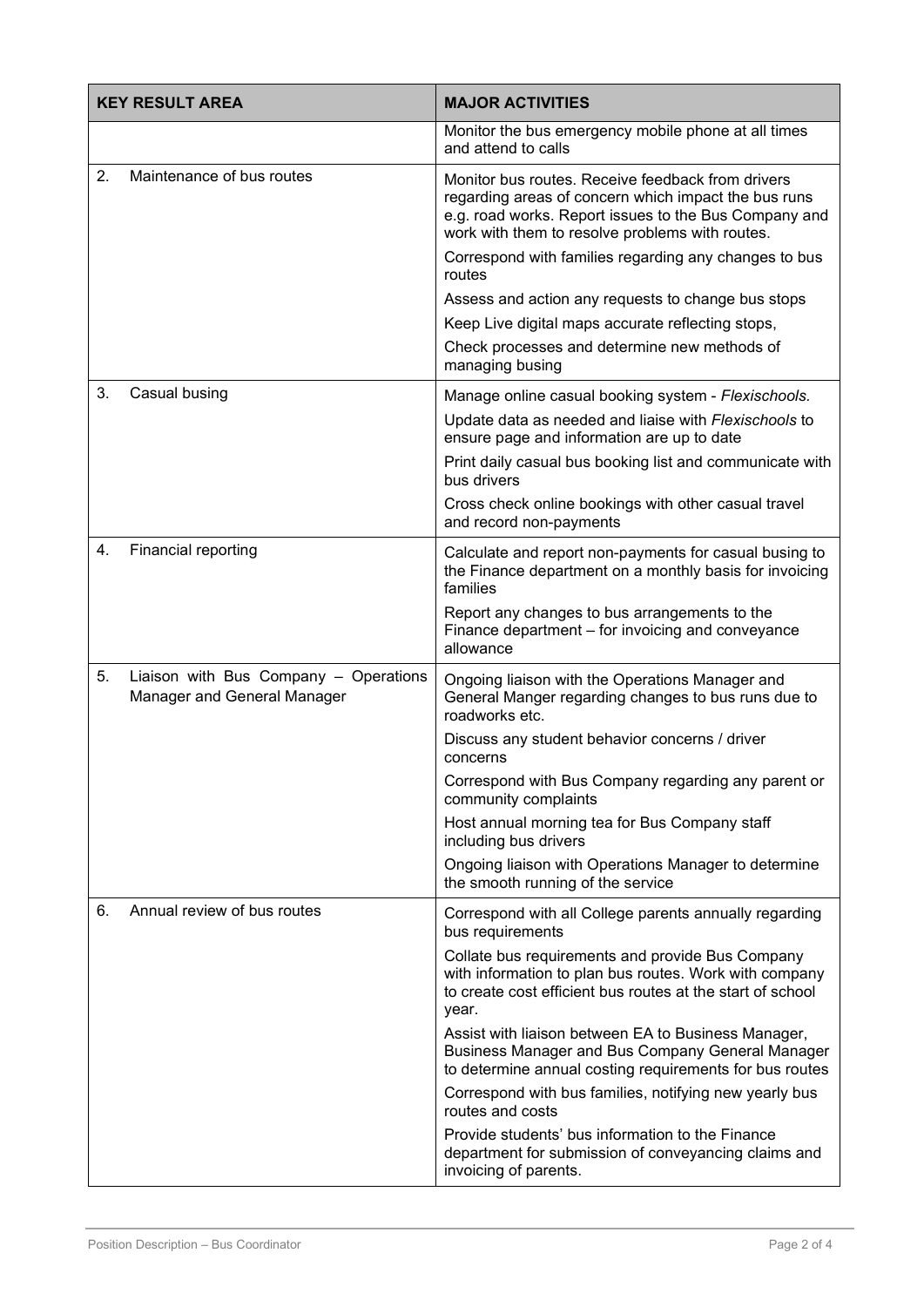| <b>KEY RESULT AREA</b> | <b>MAJOR ACTIVITIES</b>                                                                                                                                  |
|------------------------|----------------------------------------------------------------------------------------------------------------------------------------------------------|
|                        | Record all bus information in the College database<br>"Synergetic"                                                                                       |
|                        | Field all enquiries and concerns/complaints around<br>changes to bus routes etc.                                                                         |
|                        | Liaise with Senior School to appoint appropriate Bus<br>Captains                                                                                         |
| Other duties           | Attendance at one Open Day each year<br>Other duties, as determined by the Executive Principal,<br>Head of College or Business Manager from time to time |

### **KEY SELECTION CRITERIA** (Mandatory)

- Ability to contribute positively to the ethos and culture of Crest Education.
- Available to work at the scheduled times:
	- $\circ$  Available to work Monday to Friday during school terms from 8:25am to 4:30pm and additional hours if required (mornings during bus operations and until the last student is delivered at the last stop for the day).
	- o Available to work during school terms, one week of each term break and for three weeks of the January-December holidays
- Experience in an office environment dealing with people (5 years minimum).
- Enthusiasm for being organised and driving improvements.
- Demonstrated experience and skill to provide the services outlined in this Position Description:
	- $\circ$  Dependable in a range of circumstances; professional approach and presentation
		- $\circ$  Effective communication skills with the ability to liaise with stakeholders at all levels of the College community
		- o Highly competent typing, writing, grammar and oral communication<br>
		o Knowledge and experience in Microsoft Office applications, particula
		- $\circ$  Knowledge and experience in Microsoft Office applications, particularly Word and Excel<br> $\circ$  Proven ability to problem solve, use initiative and deliver high quality results
		- Proven ability to problem solve, use initiative and deliver high quality results
		- $\circ$  Proven ability to work independently and cope in stressful and demanding situations
		- $\circ$  Ability to be a valuable contributor to a close knit team approach, including mentoring others

#### **PERSONAL CHARACTERISTICS**

- 1. Excellent organisational and time management skills.
- 2. Highly motivated.
- 3. Flexible approach to work.
- 4. High level interpersonal skills, including the capacity to build and maintain effective relationships.
- 5. Friendly demeanour, diplomatic and tactful and able to maintain confidentiality.

#### **OTHER REQUIREMENTS** (Preferred)

- 1. Ability and preparedness to work outside normal agreed hours when required.
- 2. Preparedness to undertake additional professional development opportunities as they arise.
- 3. Experience in an educational environment.